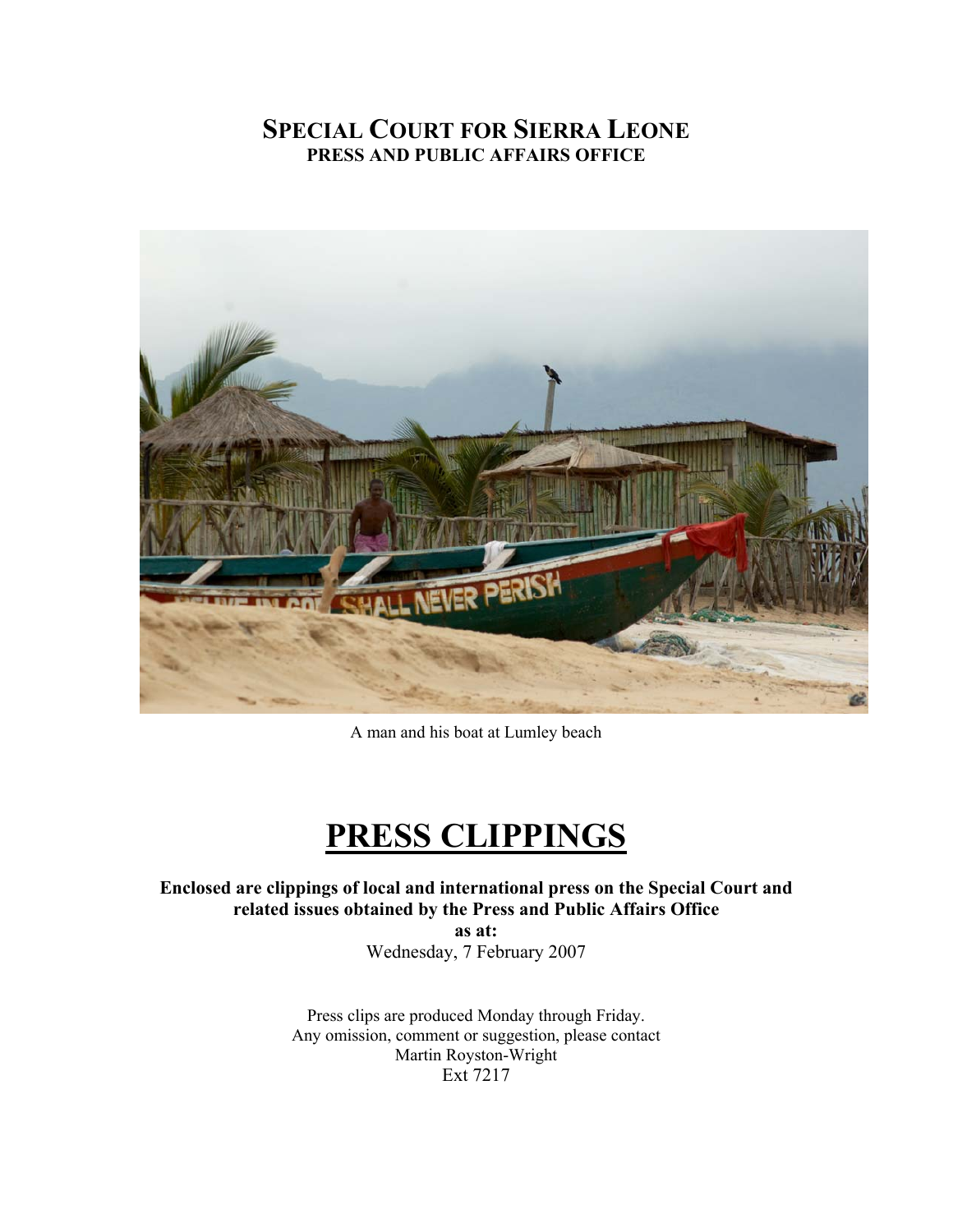| <b>International News</b>                                                           |             |
|-------------------------------------------------------------------------------------|-------------|
| UNMIL Public Information Office Media Summary/ UNMIL                                | Pages 3-5   |
| Lord's Resistance Army in Sights of UN Security Council President/ Inner City Press | Page 6      |
| Nations Make Child Soldier Pledge / BBC Online                                      | Page 7      |
| Ivory Coast Direct Dialogue Takes Slow Approach / Voice of America                  | Page 8      |
| EU Diplomat in Ivory Coast killed / BBC Online                                      | Page 9      |
| Immunity From Jurisdiction - Ruling And Former Heads of States / AllGambian.net     | Pages 10-12 |
| Pop Culture Finds Lost Boys / Times Magazine                                        | Pages 13-14 |
| Genocide and the Rule of Law / Congressional Quarterly                              | Pages 15-19 |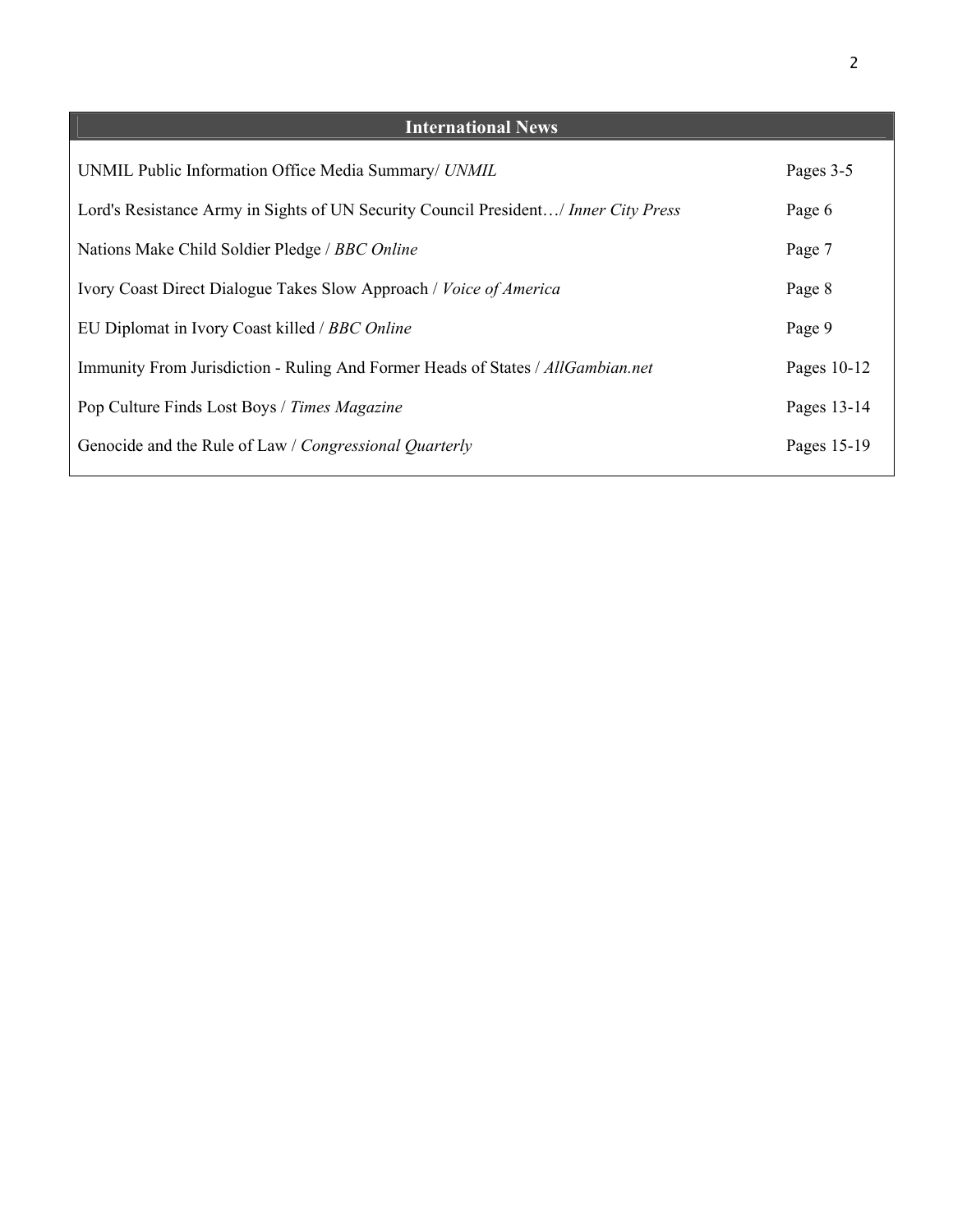

United Nations Mission in Liberia (UNMIL)

# **UNMIL Public Information Office Media Summary 6 February 2007**

*[The media summaries and press clips do not necessarily represent the views of UNMIL.]*

# **International Clips on Liberia**

*There were no relevant stories on Liberia in the international media today.*

# **International Clips on West Africa**

# **US\$33 Million to Try Charles Taylor**

By Tanu Jalloh

Freetown, Feb 05, 2007 (Concord Times/All Africa Global Media via COMTEX) --In its quest for justice, the international community may have to garner about US\$33 million to try former Liberian President, Charles Taylor, whose trial is set to commence June 4, 2007 at The Hague. In all, 133 witnesses have been listed by the prosecutor, Stephen Rapp, as core witnesses, whose evidence the United Nations Special Court on War Crimes believes are necessary to prosecute the case. At the UN headquarters in New York, United States, Rapp, the prosecutor hired by the world body for the case, told the international media that the court was ready for Taylor's trial. Since last year, the US has contributed about \$13 million towards the prosecution of the case at the Special Court for Sierra Leone.

### **Local Media – Newspaper**

### **Government Dismisses Assertions about Donor Conference**

 *(Heritage, The Analyst, New Democrat and The Informer, )* 

- Addressing reporters that cover the Presidency yesterday, the Press Secretary to President Ellen Johnson-Sirleaf, Mr. Cyrus Badio dismissed assertions that the pending donor conference was a pledging conference, but said that it was a forum to strengthen the partnership between the Government of Liberia and donors.
- Mr Badio noted that, for the conference, the Government identified 5 key areas including the achieving endorsement of the Interim Poverty Reduction Strategy by international community, engaging both traditional and non-traditional donors in the national reconstruction agenda, agreeing on effective means of delivering on external assistance and utilizing domestic and external resources.
- The Press Secretary added that President Johnson-Sirleaf's opening statement at the donors' conference would focus on progress government makes in tackling the Country's many challenges.

#### **Voting Starts in Nimba County By-Election**

*(Daily Observer and The Analyst)* 

- Correspondents covering the by-election for District #6 in Nimba County said that polling started on a very slow pace due to the lack of enthusiasm among voters who must elect a Representative after the death in 2006 of Representative Aaron Manneh.
- The exercise is being monitored by the National Democratic Institute, International Republican Institute, the International Foundation for Elections System, Economic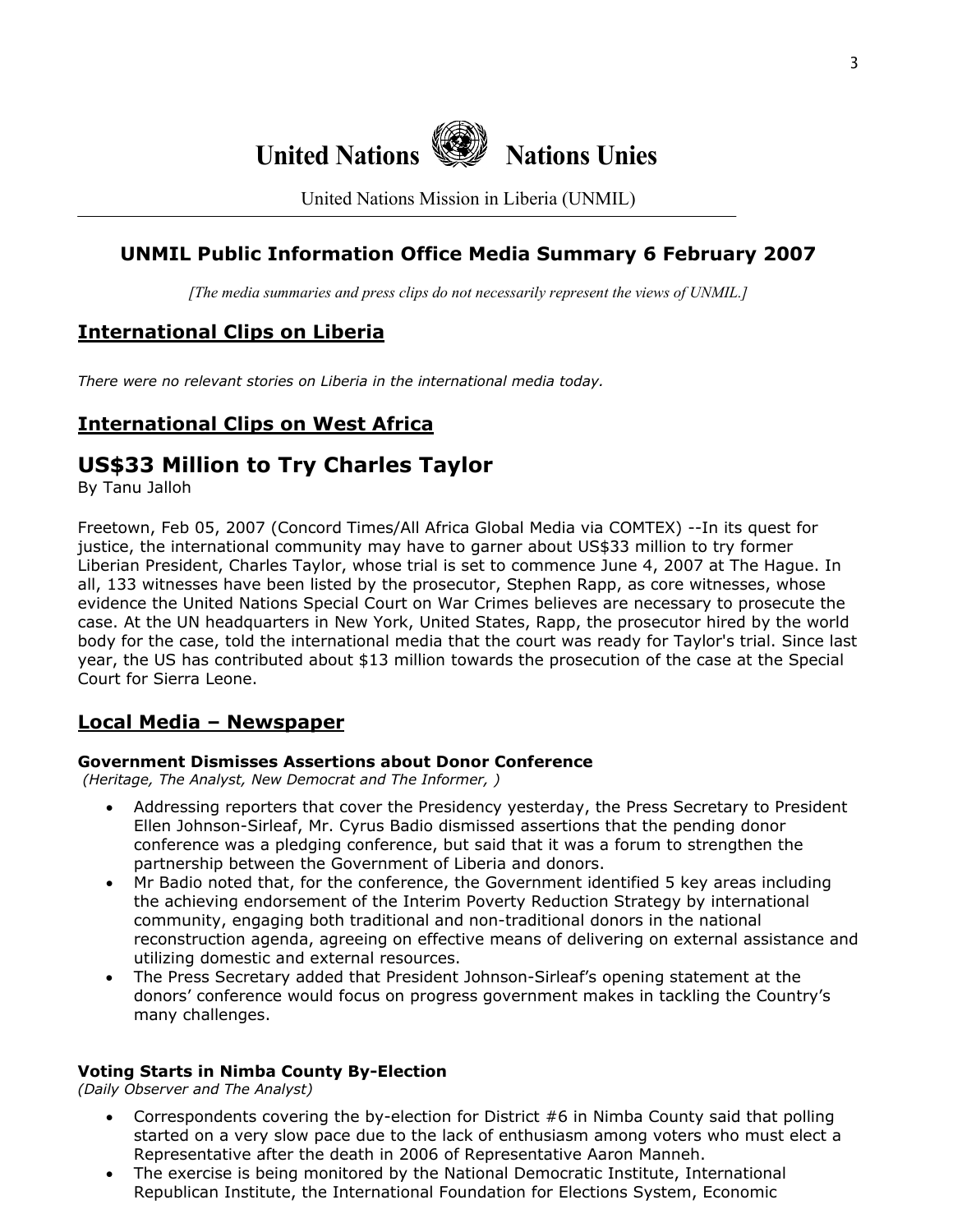Community of West African States and the Liberia Council of Churches, among the monitors.

#### **Catholic Commission Abhors Calls for Suspension of Investment Forum**

- Catholic Justice and Peace Commission Director Cllr. Augustine Toe said that calls by some politicians to delay the donor conference for Liberia, was a ploy to strangulate the already "poverty stricken" people of Liberia and described the politicians as "evil geniuses" who Liberians must resist stiffly.
- Liberty Party, the National Patriotic Party and the Liberia Action Party allegedly called for the cancellation of the conference because President Ellen Johnson-Sirleaf violated the Constitution of Liberia when she delivered her annual address to a divided National Legislature.

#### **Training Course for Liberian Trade Negotiation Stakeholders Underway**

*(Heritage and New Democrat)* 

• Speaking at the beginning of a training course for Liberian trade negotiation stakeholders yesterday, the Economic Community of West African States Project Coordinator for Capacity-Building, Dr. Douglas Zormelo said that ECOWAS was committed to the achievement of regional economic empowerment by ensuring that its member countries were economically empowered for sustainable development.

#### **House Speaker Proposes Remedy to Leadership Conflict**

*(The Inquirer, The News, New Democrat and Heritage)* 

• The Chief of Office State at the Office of House Speaker Edwin Snowe, Mr. Darus Dillon said that the Speaker has proposed that the "Rotunda" of the Capitol Building be used for temporary Legislative functions to enable the Lawmakers either repeal or amend portions of the Legislative Laws that spell out Monrovia as the official business place for the Lawmakers.

#### **Labour Minister Questions Liberia's Unemployment Rate**

*(Heritage)*

- Labor Minister Samuel Kofi Woods yesterday questioned the 85 percent unemployment rate in Liberia, believing that the statistics no longer reflected today's realities as the rate was declared some 15 years ago when people were jobless due to the civil war.
- Speaking at a short ceremony when he presented computers to the Liberia Institute for Statistics and Gio-Information Services (LISGIS), Minister Woods added that since the inception of the Government considerable job opportunities had been created that could disprove the figure and hoped that LISGIS would conduct a new survey to that effect.
- Meanwhile, LISGIS Director-General, Dr. Edward Liberty said that the Institute needed more than US\$150,000 to fund its activities including the demographic health survey which was launched in December, 2006 to collect blood samples from households in the Country now being tested to establish the prevalence rate of the HIV virus in Liberia.

#### **Local Media – Radio Veritas** *(News monitored today at 9:45 am)*

#### **Press Secretary Corrects Misunderstanding over Investment Forum**

*(Also reported on ELBS and Star Radio)*

#### **Voting Starts in Nimba County By-Election**

*(Also reported on ELBS and Star Radio*

**Training Course for Liberian Trade Negotiation Stakeholders Underway**  *(Also reported on ELBS and Star Radio)* 

#### **Labour Minister Unhappy about Inaccurate Report of Rate of Joblessness**

*(Also reported on ELBS and Star Radio)*

#### **Catholic Commission Abhors Calls for Suspension of Investment Forum**

• Catholic Justice and Peace Commission Director Cllr. Augustine Toe said that calls by some politicians to delay the donor conference for Liberia, was a ploy to strangulate the already "poverty stricken" people of Liberia and described the politicians as "evil geniuses" who Liberians must resist stiffly.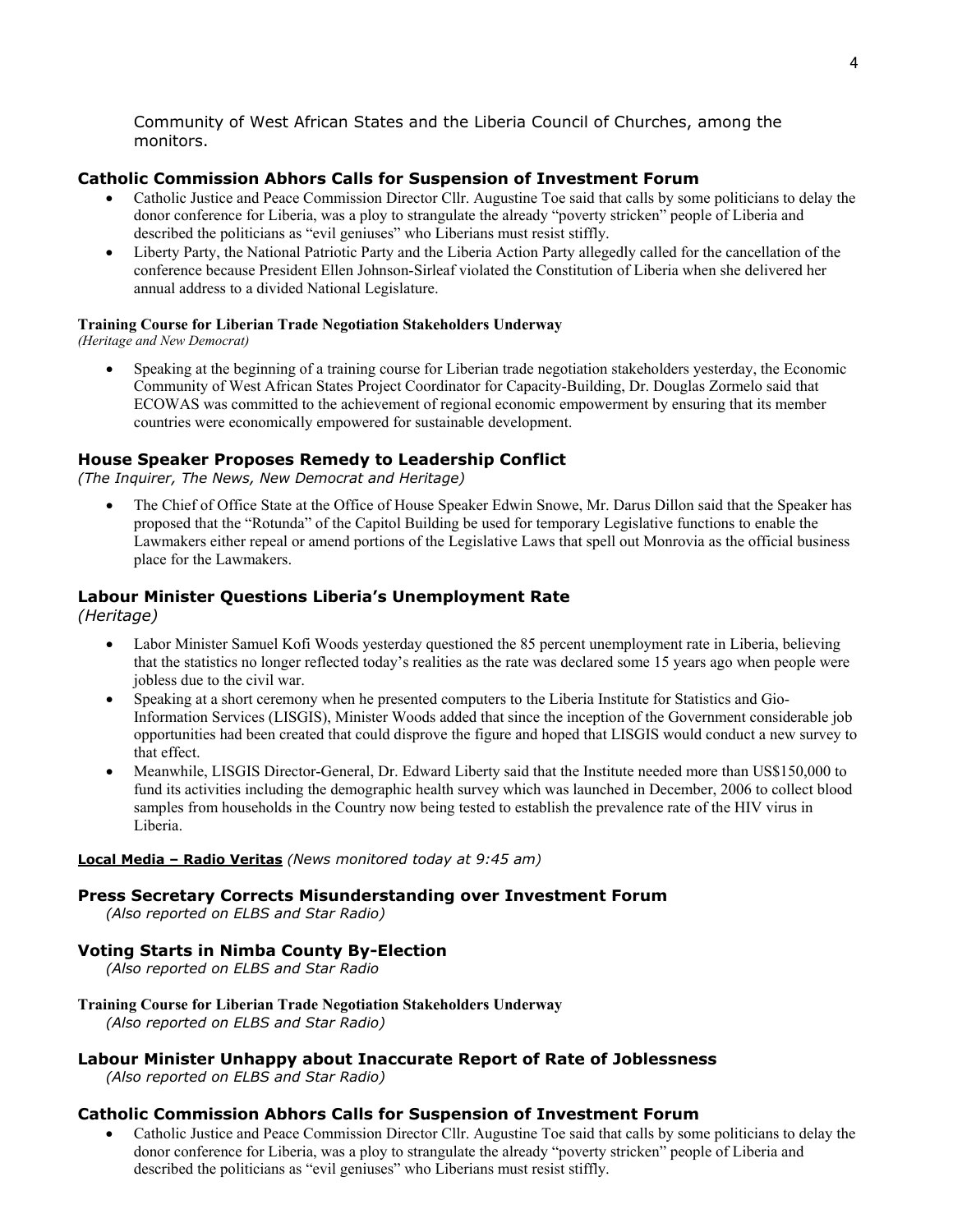• Liberty Party, the National Patriotic Party and the Liberia Action Party allegedly called for the cancellation of the conference because President Ellen Johnson-Sirleaf violated the Constitution of Liberia when she delivered her annual address to a divided National Legislature.

*(Also reported on ELBS and Star Radio)*

#### **House Speaker Proposes Remedy to Leadership Conflict**

- The Chief of Office State at the Office of House Speaker Edwin Snowe, Mr. Darus Dillon said that the Speaker has proposed that the "Rotunda" of the Capitol Building be used for temporary Legislative functions to enable the Lawmakers either repeal or amend portions of the Legislative Laws that spell out Monrovia as the official business place for the Lawmakers.
- Mr. Dillon mentioned that Speaker Snowe has already communicated the proposal to the majority bloc of Lawmakers who are meeting at the Unity Conference Center. *(Also reported on ELBS and Star Radio)*

*Complete versions of the UNMIL International Press Clips, UNMIL Daily Liberian Radio Summary and UNMIL Liberian Newspapers Summary are posted each day on the UNMIL Bulletin Board. If you are unable to access the UNMIL Bulletin Board or would like further information on the content of the summaries, please contact Mr. Weah Karpeh at karpeh@un.org.*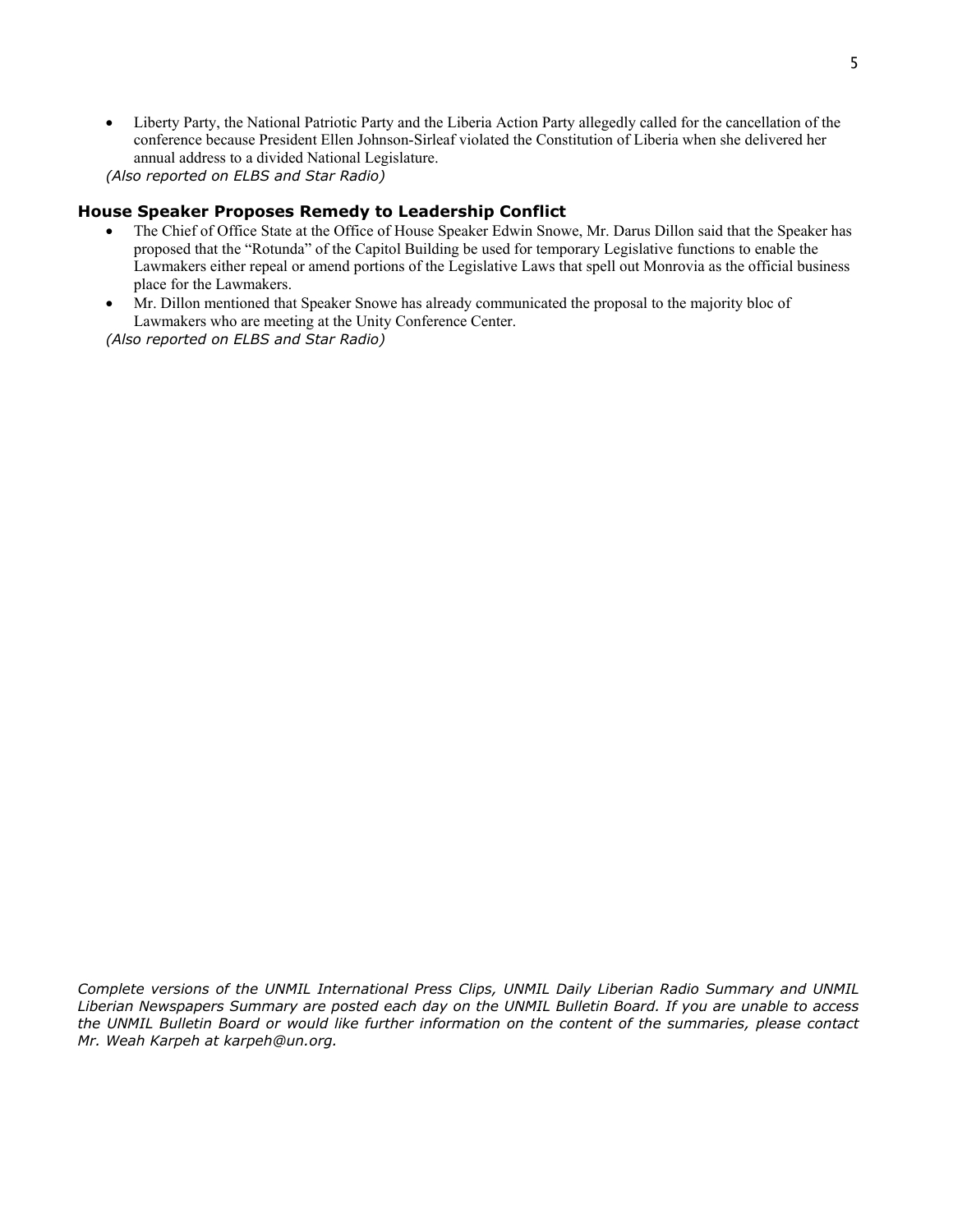# Inner City Press Friday, 2 February 2007

### **Lord's Resistance Army in Sights of UN Security Council President, for Action on War Crimes**

Byline: Matthew Russell Lee of Inner City Press at the UN

UNITED NATIONS, February 2 -- "Concrete action against the Lord's Resistance Army" in Uganda was called for Friday by the president of the UN Security Council for February. Slovakia's Ambassador Peter Burian told Inner City Press that he and other Council members were told to hold off on criticism when the UN's Jan Egeland met with LRA leaders in late 2006, "because the situation was fragile." Now Amb. Burian questions whether the LRA leadership's strategy is to make small concessions to continue to forestall a move to enforce the outstanding war crimes indictments issued by the International Criminal Court.

Amb. Burian was on the Security Council trip to Southern Sudan when the talks between the LRA and Uganda's Museveni government began. "We were told, don't say much, it has only just started," said Amb. Burian. A reporter who accompanied the Council on that trip recalls waiting for an okay from the government of South Sudan to interview the LRA leaders, which permission never came. Since then, the LRA has conducted something of a public relations campaign. Amb. Burian expressed frustration Friday at the lack of fight-back or rebuttal.

At a UN press conference Friday, Inner City Press asked Amb. Burian if he will add Uganda and the LRA on the Council's agenda this month. "It's a good point," he responded. "It has been a while since the Council has discussed it, probably we need to revisit recent developments. We may put the question in our national capacity... action against the LRA and on using child soldiers and disrupting the region's peace and security."



The talks in Juba in Southern Sudan between the LRA and Uganda's Museveni government have broken down, with the LRA seeking to transfer negotiations to Kenya or South Africa. U.S. State Department spokesman Scott McCormack on Friday said that "We are concerned that demands to change the mediator and venue of the talks will only delay peace in the region and further the suffering of displaced northern Ugandans."

Slovakia, a non-permanent member of the UN Security Council, is also concerned with northern Uganda, a staffer of Amb. Burian told Inner City Press. "Often the UK has been in the lead on this

issue," he said. But the UK is seen as speaking for Ugandan president Yoweri Museveni, whose has been less than clear on whether the ICC warrants should be enforced. Slovakia, said the staffer, does not have this conflict of interest. "We can fight for the suffering people everywhere," he said.

Earlier in the week, Inner City Press asked [Charles](http://www.innercitypress.com/unhq013007.html) Rapp, who is prosecuting Liberia's Charles Taylor, for his views on the LRA. Mr. Rapp too said that justice should not be sold out for a peace that might well be illusory. Now with Jan Egeland rumored to be on the verge of obtaining another UN post, this balance between peace and justice should be spoken on and clearly. [Justice Richard Goldstone told](http://www.innercitypress.com/goldstone101206.html) Inner City Press last year that before the UN talks with the leaders of the LRA, the Security Council should formally put the ICC indictments on hold. There are now 27 days in which Amb. Burian has to act, and/or be asked these questions. We'll see.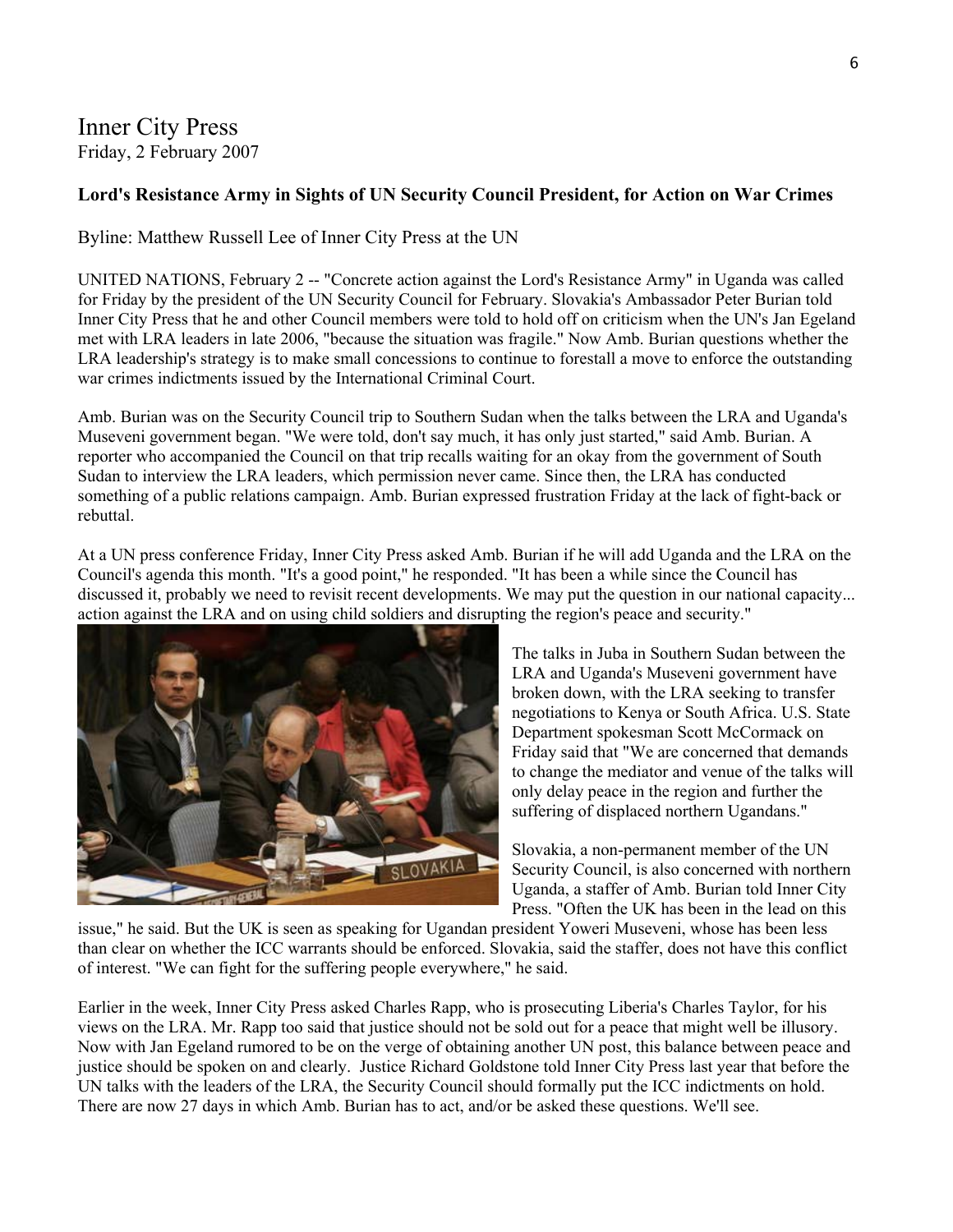# BBC Online

Tuesday, 6 February 2007 http://news.bbc.co.uk/2/hi/europe/6335537.stm

### **Nations make child soldier pledge**

Nearly 60 nations have signed an accord pledging to prevent the use of child soldiers and disarm underage fighters.

Although carrying no legal weight, the agreement was hailed as a major step to address the continued use of soldiers under the age of 18.

An estimated 250,000 child soldiers are now fighting in wars, mostly in Africa.



Former child soldier Ishmael Beah appealed to delegates

The accord aiming to make states work harder to free children from conflict and reintegrate them into normal life came at the end of a Paris conference.

Known as the "Paris Principles", the accord was signed by 58 states, including 10 countries where the UN believes child soldiers are still used.

They include Chad, the Democratic Republic of Congo, Sudan and Uganda.

Two other states named on a UN list - Burma and the Philippines - did not take part in the Paris meeting.

### **'More than words'**

The agreement was signed at a conference on the issue held in the French capital and organised by UN children's agency, Unicef and the French foreign ministry.

Countries will be obliged to find child soldiers and help them leave armed groups as well as punishing those who recruit underage combatants.

France's Foreign Minister Philippe Douste-Blazy said the agreement was far more than merely "good words."

"It is a text that will have a great political value," he said.

According to Unicef, children in conflicts are often used as messengers, spies and sexual slaves, as well as soldiers.

Delegates heard an emotional appeal from a former child soldier, Ishmael Beal, who fought from the age of 13 in Sierra Leone's civil war.

"No-one is born violent. No child in Africa, Latin America or Asia wants to be part of war," he said.

### **Paris Principles**

States should tackle reasons why children join armed groups No amnesty for those who commit crimes against children Child soldiers who commit crimes are victims not criminals Countries must to strive to prevent, protect and reintegrate children The needs of girl soldiers must be addressed Efforts must be made to reunite scattered families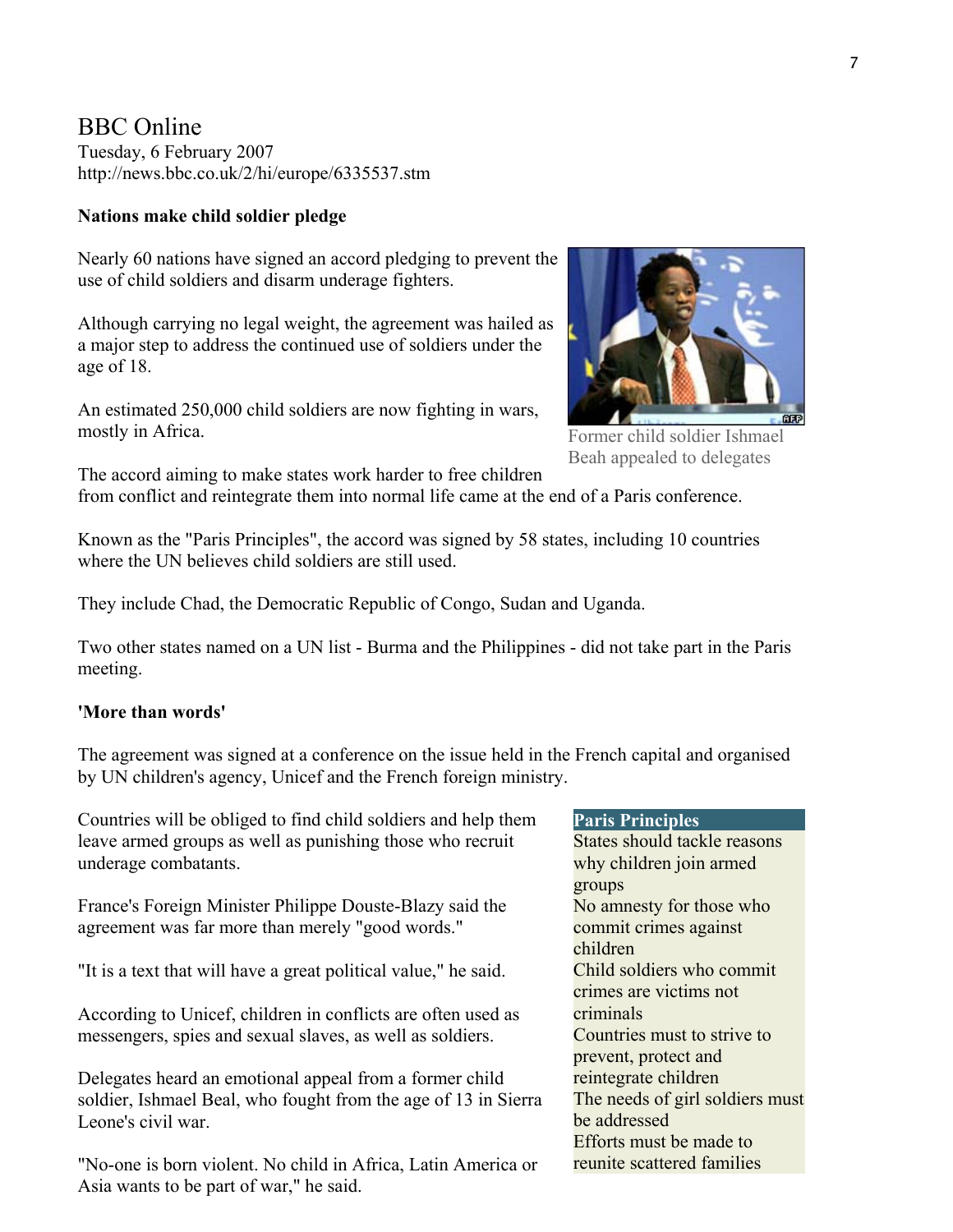# Voice of America

Tuesday, 6 February 2007 http://www.voanews.com/english/2007-02-06-voa29.cfm

### **Ivory Coast Direct Dialogue Takes Slow Approach**

By Nico Colombant Dakar

Warring sides in divided Ivory Coast are working on proposals at talks in Burkina Faso to end a stalemate in the implementation of successive peace deals. But as VOA's Nico Colombant reports from our West Africa bureau in Dakar, mediators are taking a slow approach to what is being called direct dialogue.



**Representatives of Ivory Coast President Laurent Gbagbo (L) and of New Forces rebel leader Gillaume Soro (R) hold talks 05 Febr 2007 in Ouagadougou, Burkina Faso**

When Ivorian President Laurent Gbagbo called for direct dialogue with rebels late last year and the rebels accepted, many Ivorians hoped there would soon be

direct meetings between Mr. Gbagbo and rebel leader Guillaume Soro.

But instead the approach has taken on the form of a mediation attempt by Burkina Faso President Blaise Compaore, the current head of the West Africa grouping known as ECOWAS.

Successive African and French officials have made some progress while mediating the Ivory Coast situation since late 2002, but the world's leading cocoa producer remains divided in two, millions of Ivorians remain undocumented, U.N. Security Council resolutions are ignored, and preparations are not being made for twice-delayed elections.

Mr. Gbagbo and Soro did not even show up for the opening of the new talks.

But Burkina Faso's foreign minister, Youssouf Ouedraogo, tells VOA the new approach can work.

"The ECOWAS chairperson can be a way to find a new solution because in the crisis of Cote d'Ivoire we have to find now a new solution," he said. "We call it political direct dialogue between the president Gbagbo's side and Soro side so we think that maybe it can be a way to find a solution to the global problem."

For now, delegations for Mr. Gbagbo and Soro have split in separate groups, preparing for possible direct dialogue.

They are to present their proposals for new solutions by the end of the week.

The Burkinabe foreign minister, Youssouf Ouedraogo, warns this could take time.

"It is a beginning," he said. "We hope that in the days coming, the president [of Burkina Faso] will receive the documents, the proposal documents of both sides, talking about what we think we can find solutions about identification, the organization of all the processes of election including the DDR [disarmament process], and so the president [of Burkina Faso] can now make a proposal, a global political proposal of solutions, but we have to wait."

Mr. Compaore has been praised for recently helping ease tensions between opposition supporters, the government, and the army in nearby Togo.

There have been growing protests in Ivory Coast's commercial capital, Abidjan. This week, workers at the Supreme Court started a strike asking for higher salaries, while recent army recruits issued a 48-hour ultimatum to have their allowances paid.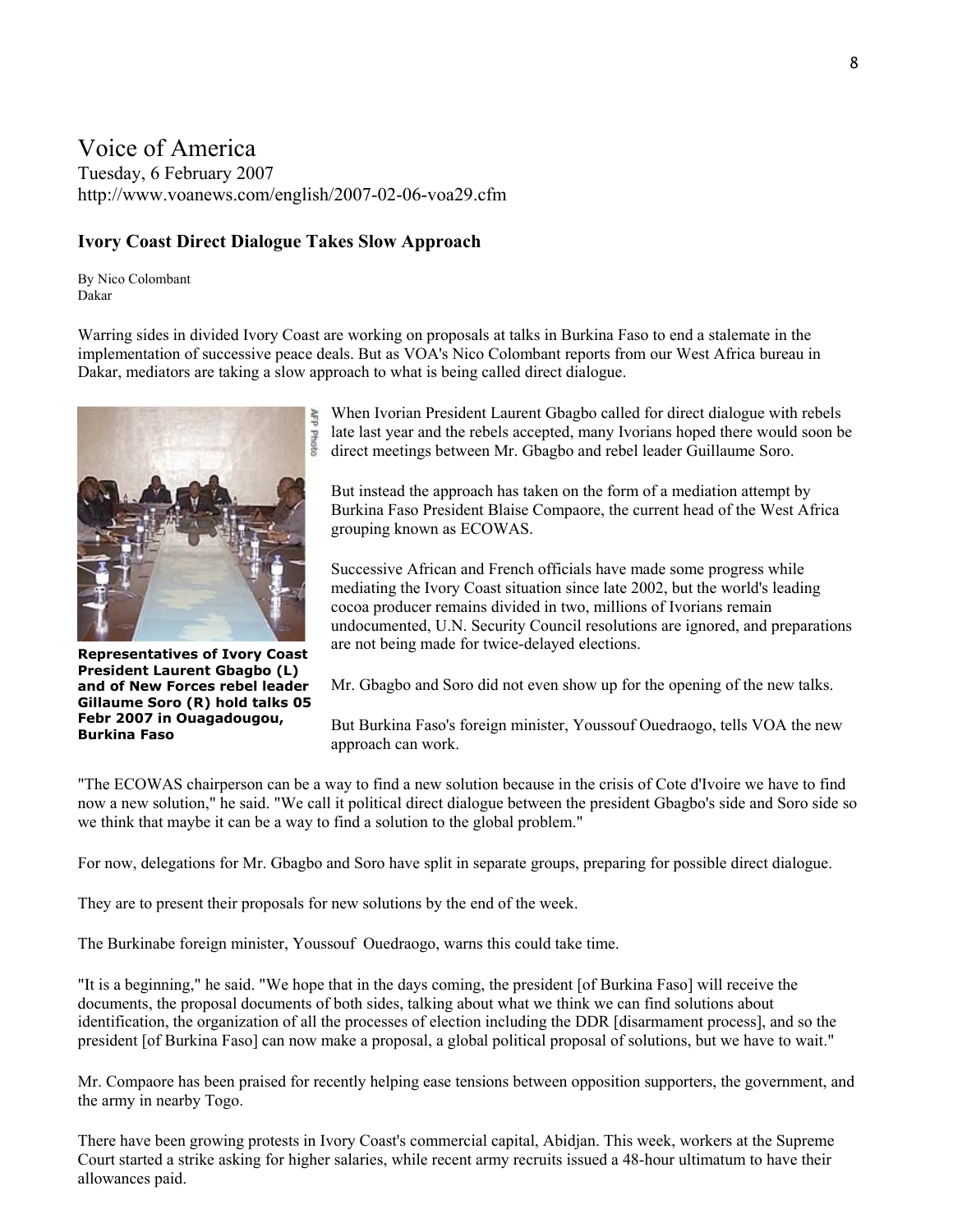# BBC Online

Wednesday, 7 February 2007

## **EU diplomat in Ivory Coast killed**

A French diplomat working for the European Union in Ivory Coast has been killed by unidentified gunmen.

The victim was in charge of security for EU missions in West Africa, a French embassy spokesman said.

He was shot dead overnight at his home in the country's main city Abidjan. It is not known whether the incident was a robbery or a political act.

Ivory Coast has been split in two since rebels seized the north in 2002, and the peace process is currently stalled.

France retained strong ties with its former colony - long regarded as a haven of stability in West Africa - for decades after independence in 1960.

But relations between Paris and the government of President Laurent Gbagbo became tense after the September 2002 coup attempt by northern rebels - known as the New Forces.

### **Bad blood**

The president's supporters have accused Paris of supporting the insurgents.

In late 2004, nine French soldiers were killed in a raid by Ivorian planes against rebel positions.

The incident prompted strikes by France against the Ivory Coast's tiny air force and anti-French riots in Abidjan.

There are more than 10,000 French and UN troops in Ivory Coast - most patrolling the ceasefire line between the northern and southern parts of the country.

Many in France see President Gbagbo as an obstacle to peace

But plans announced last October to disarm militias and carry out a population census to prepare for elections have failed to get off the ground.

The diplomat killed on Wednesday was named as Michel Niaucel, 53.

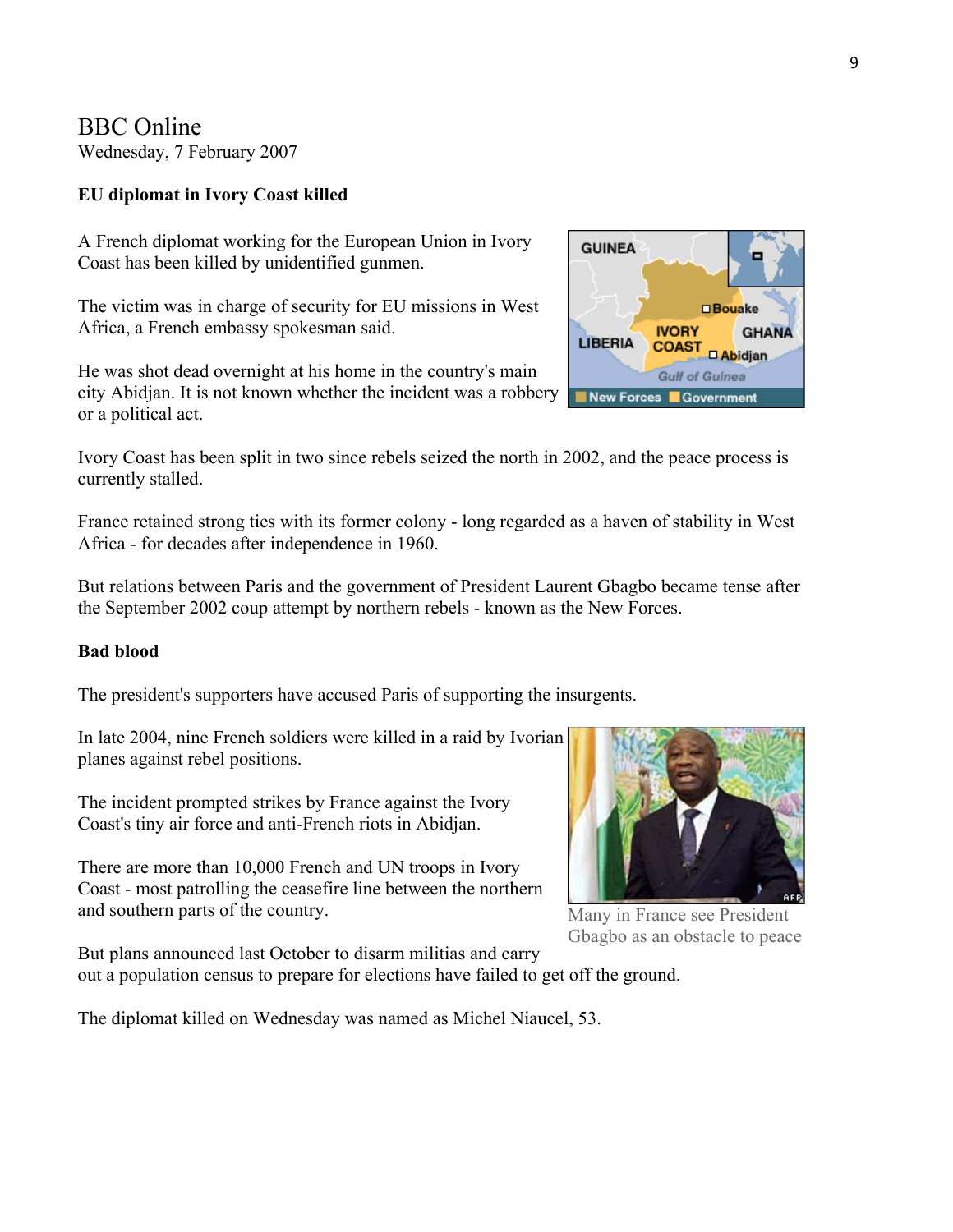# AllGambian.net

Thursday, 1 February 2007

### **Immunity From Jurisdiction - Ruling And Former Heads of States (Part III)**

In customary international law, the immunities accorded to Heads of States and Ministers for Foreign Affairs are not granted for their personal benefit, but to ensure effective performance of their functions on behalf of their respective states. In determining the extent of these immunities, the court considered the nature of the functions exercised by a Minister for Foreign Affairs. After an examination of these functions, the Court concluded that they are such that, throughout the duration of his or her office, a Minister for Foreign Affairs when abroad enjoys full immunity from criminal jurisdiction and inviolability. That immunity and that inviolability protect the individual concerned against any act of authority of another state which would hinder him or her in the performance of his or her duties.

The court, in that particular respect, found that no distinction can be drawn between acts performed by a minister for Foreign Affairs in an official capacity and those claimed to have been performed in a private capacity, or, for that matter, between acts performed before the person concerned assumed office as Minister for Foreign Affairs and acts committed during the period of office. There is no doubt that if an incumbent Minister for Foreign Affairs is arrested in another state on a criminal charge, such a minister is automatically prevented from exercising the function of his or her office. However the ICC supported Belgium's argument that immunities accorded to incumbent Ministers for Foreign Affairs can in no case protect them where they are suspected of having committed war crimes and crimes against humanity.

In this particular case, the courts carefully considered state practice, including national legislations and those few decisions by high courts such as The House of Lords in the United Kingdom and the Pinochet case. Three recent cases therefore emphasized the validity of immunity ration personae concerning heads of states. "In the much-publicized Pinochet case, the validity of such immunity was upheld by the House of Lords, which noted, however, that as far as immunity ratione materiae was concerned, the determination of what constitutes an official act is to be made in accordance with customary international law". In the arrest warrant case of the Congolese Foreign Affairs Minister, the World Court confirmed that there was no rule under customary international law that provided an exception to the immunity enjoyed by Heads of States, irrespective of the crime committed. The court satisfactorily observed that there exist under customary international law no form of exception to the rule according immunity from criminal jurisdiction and inviolability to incumbent Heads of States and Ministers for Foreign Affairs, where they are accused of war crimes and crimes against humanity. In the Al-Adansi case, where the plaintiff was allegedly tortured by Kuwaiti officials and later fled to the United Kingdom where he sought damages, the European Court of Justice ruled that "immunity is inherent to in the operation of international law and cannot be regarded as imposing a disproportionate restriction on the right to access to court". The court also added that it has examined the rules concerning the immunity or criminal responsibility of persons having an official capacity contained in the legal instruments creating international criminal tribunals and which are specifically applicable to the Congolese Minister of Foreign Affairs.

In the aftermath of the holocaust and the many atrocities committed since the end of the cold war, major efforts have been made to find a judicial solution to the heinous crimes: the Nuremberg trials of 1945- 1946, the universal declaration of Human Rights of 1948, the genocide convention of 1948, and the anti torture convention of 1988. Now that the 21st century is fueled with conflicts and abuse of authority the international debate on incumbent head of state immunity has begun to take shape in the international legal platform. Many scholarly arguments are beginning to have an impact on the question of weather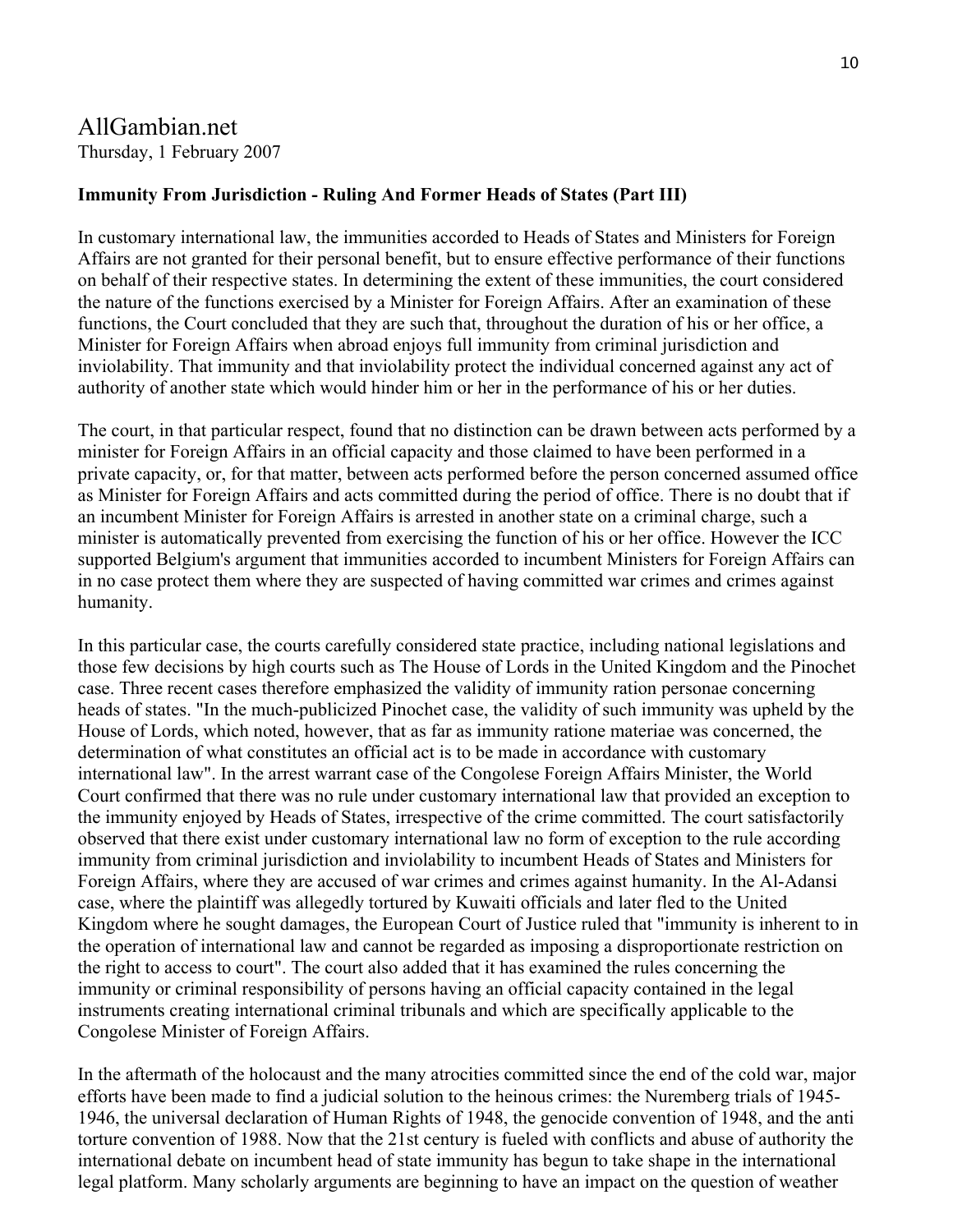ruling head of states, who commit gross violations of human rights such as war crimes, and crimes against humanity, should be stripped of immunity whilst in office. Even Nuremberg which is considered the back borne of "civilian inviolability" reiterated in its Article 7 as follows:

"The official position of defendants, whether Heads of States or responsible officials in Government departments, shall not be considered as freeing them from responsibility or mitigating punishment."

In a theoretical perspective, immunities from persecution was solely established as only a means of strengthening and facilitating international relations by preventing the arraignment of foreign sovereigns or state representatives before a domestic court of other states. Later by the early twentieth century " the underlying principle was bifurcated, now distinguishing between acts committed under the official banner of the state and characterized as public acts (*acta jure imperii*) and acts perpetrated in the normal sphere of private law although committed by state agents (*acta jure gestionis*)". In general terms the later are not covered by immunity privileges. At present, there exists an incoherent body of jurisprudence as to which acts may be classified as either *jure imperii* or *jure gestionis*, although scholarly opinion thus suggest that what really matters is the nature of the act and not its purpose.

Recent events in the enforcement of universal justice, has brought the question of head of state immunity to such scholarly arguments. With the most recent *adhoc* international tribunals, the issue of head of state immunity has been raised and two different legal proceedings compound the whole conundrum. In the first place, there is a distinction between a head of state serving in office and not. This was clearly seen in the case of Charles Taylor and the Congolese Foreign affairs Minister Yerodoa. In both cases, the immunity in question was *ratione personae*. Such immunity, attached to the person of the incumbent official, is functional necessity. For that reason it is absolute, unrelated to the nature of acts, because every violation of immunity would impede fulfillment of the function .The arrest warrant for the Congolese Foreign Affairs Ministers could not be effected due to the protection by the shadow of immunity ration personae. "The Court emphasized, however, that the immunity from jurisdiction enjoyed by incumbent Ministers for Foreign Affairs does not mean that they enjoy impunity in respect of any crimes they might have committed, irrespective of their gravity". Immunity from criminal jurisdiction and individual responsibility are two basic concepts of law. According to the court, jurisdictional immunity is only procedural whereas criminal responsibility is a question of substantive law. Whereas immunity *ratione materiae* is inherently about the nature of the acts, the characteristic of immunity *ratione personae* is that it applies to a person irrespective of the nature of the act. "On the basis of statues and practice one therefore argues that there is no immunity *ration materiae*, for international crimes and crimes against humanity, but on the other hand immunity *ratione personae* are not affected by international crimes". Jurisdictional immunity may therefore only bar prosecution for a temporal period or for certain offences but it cannot exonerate an accused for all criminal responsibilities. However Rules governing the jurisdiction of national courts must be carefully distinguished from those governing jurisdictional immunities. The immunities under customary international law, including those of Ministers of Foreign Affairs, remain opposable before the courts of a Foreign State, even where those courts exercise an extended criminal jurisdiction. However many other questions arose from the Pinochet case, the case of Belgium versus the democratic republic of Congo and most recently the case of Charles Taylor and Hussein Habre?

Whiles Taylor's arrest warrant was only executed after he seized to be in office, the arrest warrant for the Belgian Foreign Affairs Minister was dropped for the same reason. It then became eminent that ruling heads of states could only be brought to face international criminal courts after they seize to be in office. What does the failure to execute the arrest warrants for incumbent Heads of States and Foreign Affairs Ministers portend? Does this mean that ruling heads of states could enjoy total impunity for crimes against humanity and war crimes? These are some of the questions causing the heated debate in the international dispensation of justice.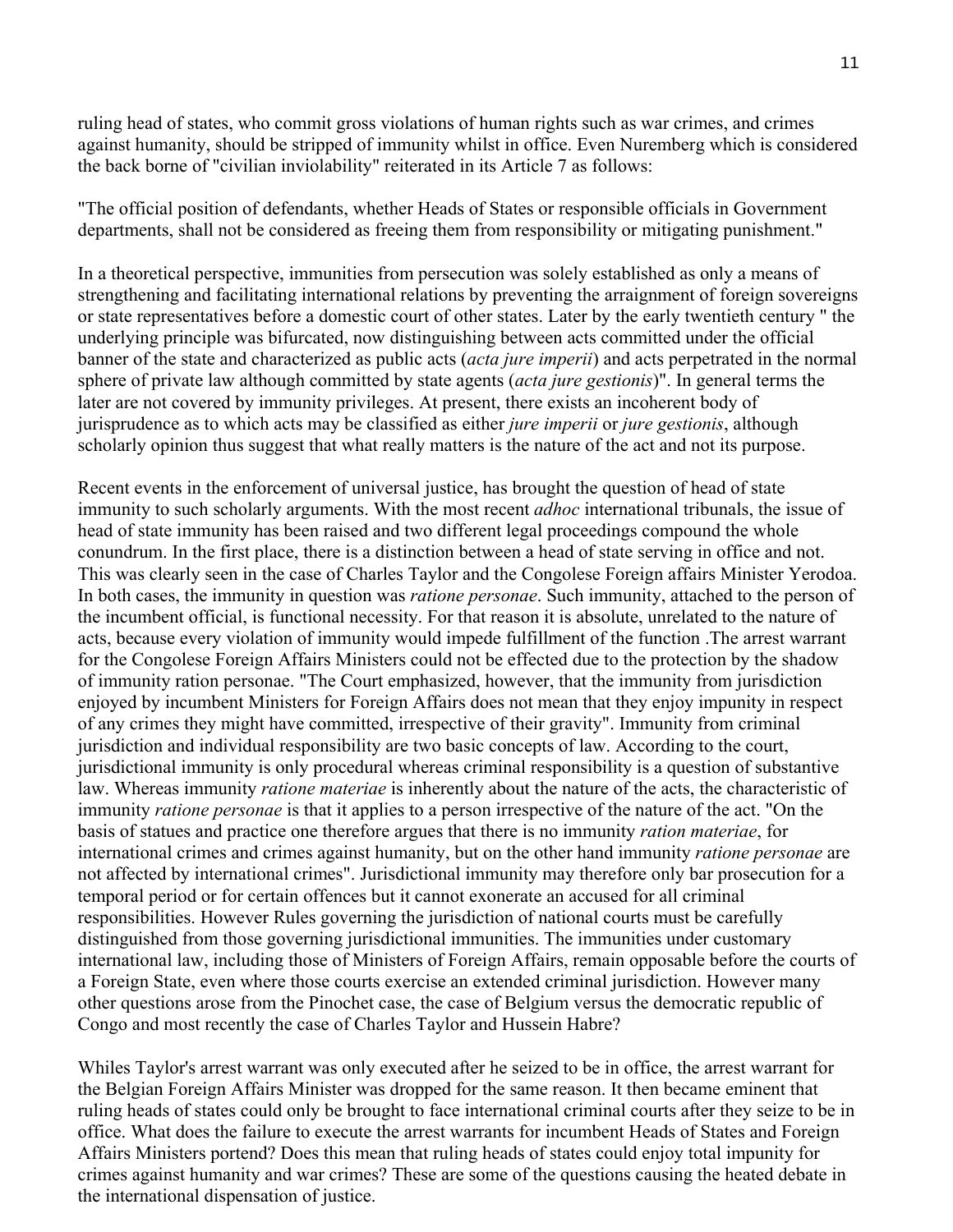NB

This part of the paper is also strongly supported with references from the following academic resources.

1. Summary of judgment. In Arrest Warrant case of 11th April 2000: Democratic Republic of Congo v. Belgium. 14th February 2002 available at http://www.icj.cij.org/icjwww

2. Re Pinochet (3), (1999) 2 WLR 827, 880, 906; Ilias Bantekas, 'The Pinochet Affair'

3. Al-Adansi v UK (Judgment of 21 November 2001) (2002), 34 EHRR.

4. Ilias Bantekas: Head of state immunity in the light of multiple legal regimes.

5. A. Watts, 'The legal Position in International Law of Heads of State, Heads of Governments and Foreign Ministers.

6. Press Release: Arrest Warrant of 11 April 2000 (http://www.icj-cij.org)

7. Sarah M. Nouwen "The special Court for Sierra Leone and the immunity of Taylor: The Arrest Warrant Case.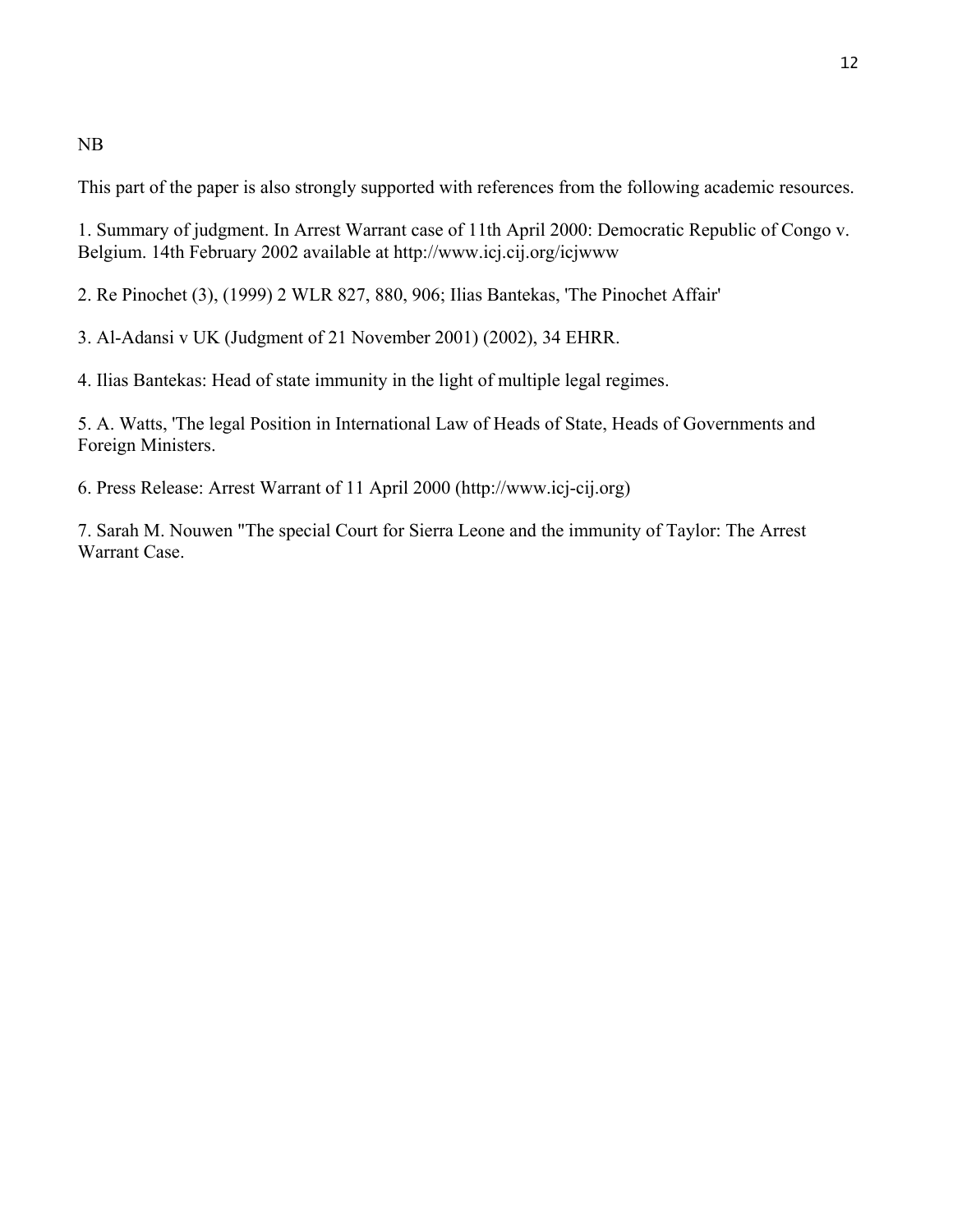# Time magazine Friday, 2 February 2007

### **Pop Culture Finds Lost Boys**



ILLUSTRATION FOR TIME BY SEAN MCCABE; PHOTOS (L. TO R.): NEWMARKET / NATIONAL GEOGRAPHIC FILMS; WARNER BROS.; REBECCA CASTILLO; RACHEL SUMPTER / MCSWEENY'S; WARNER BROS.; PLATT / GETTY; KAMBER / POLARIS

Ishmael Beah doesn't realize it, but he's about to become a rock star. Well, the literary-humanitarian equivalent of a rock star. (I'll eat my hat if he does not meet Bono in the next 12 months.) Beah, 26, slight and handsome with a ready but wary smile, has written a memoir, and it's a doozy. Separated from his parents at 12 when rebel soldiers attacked his Sierra Leonean village, by 13 he was a child soldier and a drug addict. By 19 he was living in the U.S., at Oberlin College, in Ohio. In February he's starting on a book tour.

Beah's book, A Long Way Gone (Farrar, Straus & Giroux; 229 pages), which comes out this month, is a breathtaking and unself-pitying account of how a gentle spirit survives a childhood from which all the innocence has suddenly been sucked out. It's a truly riveting memoir. But just as crucial to its success is its arrival at what might be called a cultural sweet spot for the African child soldier. The kid-at-arms has become a pop-cultural trope of late. He's in novels, movies, magazines and on TV, flaunting his Uzi like a giant foam hand at a baseball game. He's in the latest James Bond movie and The Last King of Scotland and is the key plot point of Blood Diamond. His American cousin was on the most recent season of HBO's The Wire. The Gorillaz have a song about him. The <u>[Onion.com](http://onion.com/)</u> has a parody.

Why the sudden prominence? As a symbol of a situation gone rancid, the weaponized child is nigh on irresistible. Aristotle would call him the essence of tragedy, a figure who inspires both pity and fear. Directors would call him a great scene setter. Even in an age when it's hard to get people to agree even on what they disagree about, nobody lobbies for sending children into battle, and the people who put them there serve as the kind of villains any storyteller would love. The first person the controversial International Criminal Court will try is a Congolese warlord accused of conscripting kids.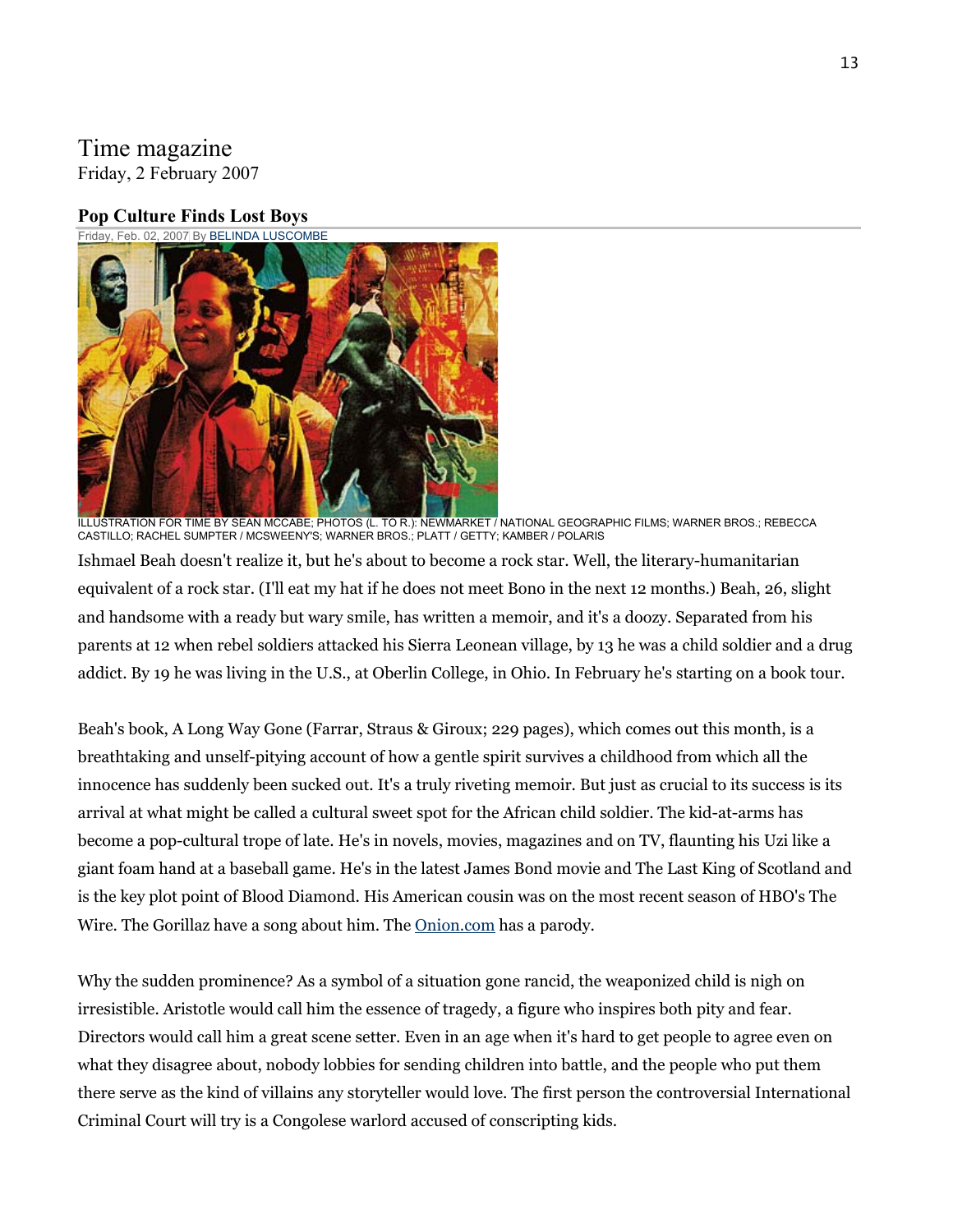Hollywood, currently nursing a weapons-grade crush on Africa, has also turned its klieg lights on the plight of its children. Perhaps you heard about a couple of celebrities adopting kids from there? Fascination with the continent's woes dates back to Bob Geldof's famine-relief concerts in the mid-'80s. Bono picked up the baton in the '90s, and now every African nation seems to have its own celebrity benefactor. George Clooney has made the situation in Darfur one of his key talking points. Madonna is building an orphan center in Malawi. Brad Pitt helped produce and Nicole Kidman narrates God Grew Tired of Us, a documentary currently in cinemas about the Lost Boys of Sudan. It follows the lives of youngsters who, separated from their parents, banded together and walked more than a thousand miles to escape the civil war. As some of them eventually are resettled in the U.S., they face a whole new set of challenges (including escalators and freezers).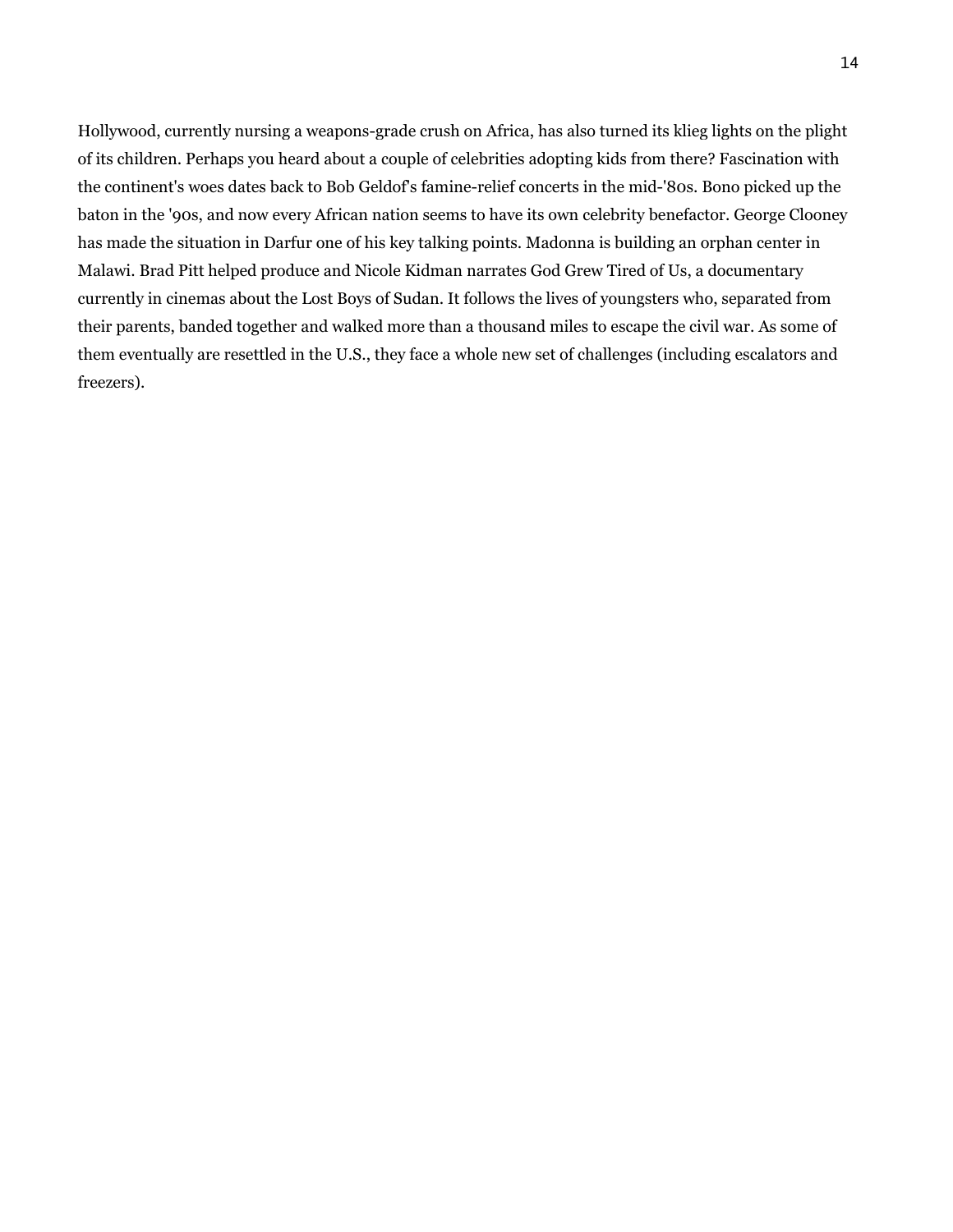# Congressional Quarterly

Monday, 5 February 2007

#### **Genocide and the Rule of Law**

Statement of Sigal P. Mandelker Deputy Assistant Attorney General Criminal Division Department of Justice

Committee on Senate Judiciary Subcommittee on Human Rights and the Law

Chairman Durbin, Ranking Member Coburn, and distinguished Members of the Subcommittee, thank you for inviting the Department of Justice to testify at this hearing. Perpetrators of genocide have participated in the commission of some of the ghastliest crimes in modern history, and so long as these individuals are at liberty they pose a continuing danger to the civilized world. As the Deputy Assistant Attorney General in the Criminal Division who supervises the Office of Special Investigations and the Domestic Security Section, I am pleased to address the Department of Justice's ongoing efforts against the perpetrators of genocide and other human rights violators.

Bringing these perpetrators to justice is a mission of the very highest importance. As Ambassador Alejandro Wolff, the Acting U.S. Permanent Representative to the United Nations, said just eleven days ago in introducing a landmark U.S.-drafted General Assembly resolution to condemn Holocaust denial, "all people and all states have a vital stake in a world free of genocide."1 Acting on President Bush's injunction that those who commit war crimes must be pursued, both "to advance the cause of justice ... [and] to consolidate peace and promote the rule of law,"2 we continue to utilize all avenues available against human rights violators found in this country including criminal prosecution, denaturalization, extradition and removal. The United States also continues to provide assistance to foreign governments and to various international tribunals that are investigating and prosecuting cases abroad against these individuals.

Federal efforts directed against participants in genocide are part of an important and time-honored national commitment. The United States government has long been a key participant in global law enforcement efforts to help end impunity for genocide, war crimes and crimes against humanity. Thus, for example, our nation has taken a leading role in establishing and supporting such notable institutions as the Nuremberg and Tokyo Tribunals after World War II and, more recently, the International Criminal Tribunals for Rwanda3 and the former Yugoslavia, the Special Court for Sierra Leone, and the Iraqi High Tribunal. Most recently, the United States has been the worldwide leader in diplomatic efforts to stop the ongoing genocide in Darfur. In 2004, the U.S. State Department commissioned an Atrocities Documentation Team which on only a few weeks notice assembled a team of experienced law enforcement investigators and legal experts, including Department of Justice personnel. The team interviewed over 1,100 Darfurian refugees who had taken shelter in refugee camps in neighboring Chad. Based on the information elicited in those interviews, then-Secretary of State Powell was able to conclude and state publicly that genocide was occurring in Darfur.

The Department of Justice provides training and other assistance to national and international investigative and prosecutorial authorities that are pursuing justice in the aftermath of conflicts that were characterized by largescale human rights violations. By way of example, the Department of Justice loaned a significant number of experienced law enforcement professionals to the International Criminal Tribunal for the Former Yugoslavia (ICTY). Indeed, the current head of the Domestic Security Section of the Department's Criminal Division was detailed to that tribunal by the Department, as was a senior Federal prosecutor who now serves in the State Department as the Ambassador at Large for War Crimes Issues. The Justice Department provides extensive assistance to authorities in countries in which human rights violations took place, in part via the training programs that the Department operates for foreign prosecutors and judges through its international network of Resident Legal Advisors.

Three components of the Justice Department's Criminal Division provide much of the assistance given to foreign law enforcement authorities. The Office of International Affairs (OIA) takes the lead in executing foreign requests for evidence or other legal assistance and works closely with the State Department in matters relating to international extradition. OIA has responded to dozens of requests for assistance in matters relating to war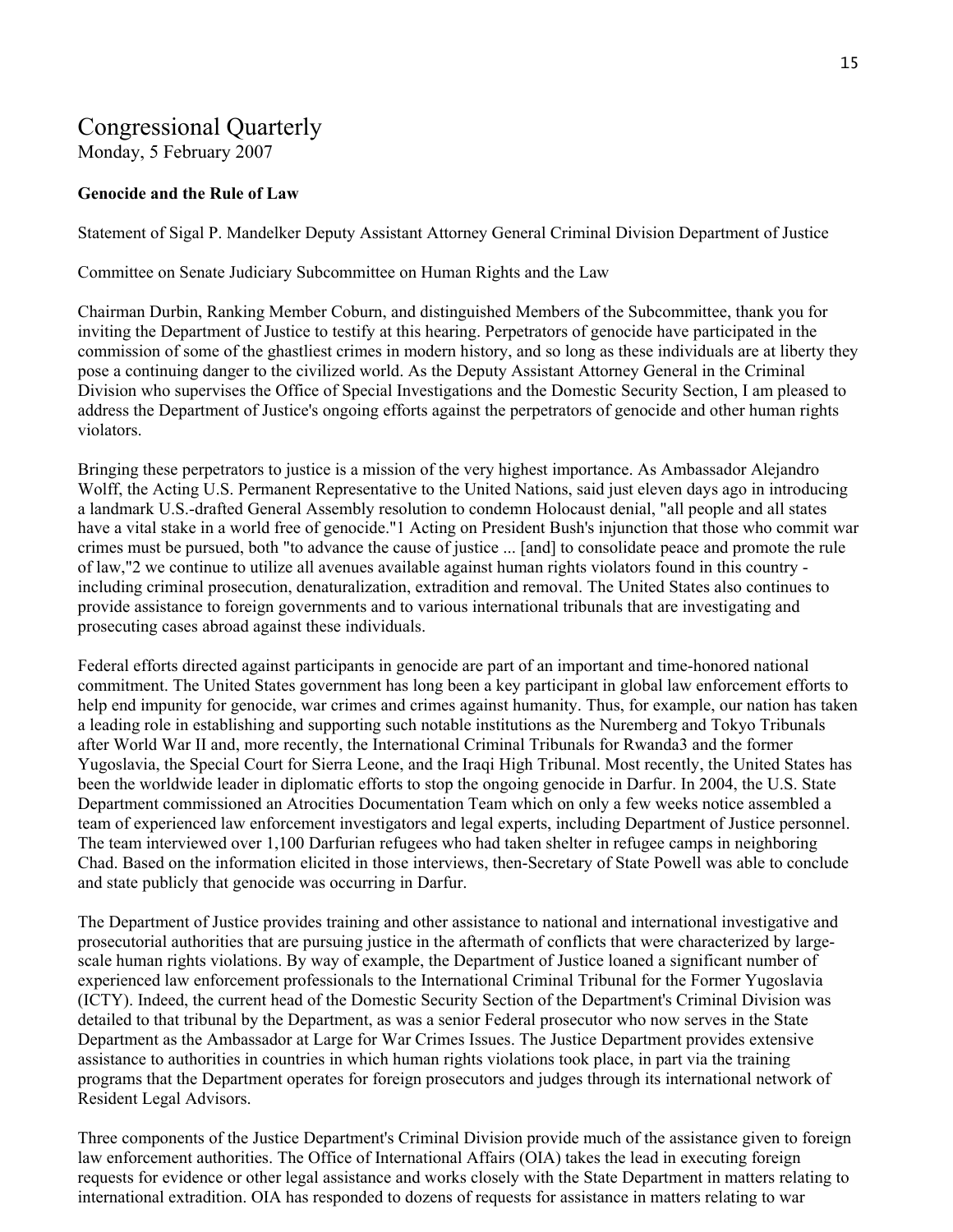crimes, genocide and other human rights offenses since 2000, including requests received from both the ICTY and the Rwanda Tribunal. Similarly, the Criminal Division's Overseas Prosecutorial Development and Training section (OPDAT) and the International Criminal Investigative Training Assistance Program (ICITAP) take the lead for the Department in providing training and assistance in criminal justice sector reform and development.

OPDAT has provided capacity-building assistance in the investigation and prosecution of war crimes to the various countries and jurisdictions of the former Yugoslavia, principally Serbia and Bosnia-Herzegovina, as well as Croatia, and to a lesser extent (and more recently) Kosovo, Macedonia and Montenegro. This has included provision of training services; advice on legislation; assistance in the development of witness protection programs; videoconferencing equipment (to allow witnesses in criminal cases, including war crimes cases, to testify from one country to another); and assistance to promote the exchange of information and cooperation among the countries and jurisdictions in the region. Prosecutors and other personnel of the National Security Division's Counterterrorism Section, the U.S. Attorney's Office for the District of Columbia, and the Criminal Division's Office of Special Investigations have also participated in the training programs in Croatia.

The Justice Department's efforts in the former Yugoslavia have been coordinated with the ICTY. For example, we have sponsored study tours by Bosnian prosecutors to the Tribunal (at The Hague), and ICTY representatives have participated in conferences that we have sponsored, such as a regional conference held last October in Montenegro. The October conference was attended by officials from all six jurisdictions of the former Yugoslavia (Serbia, Croatia, Bosnia and Herzegovina, Montenegro, Macedonia and Kosovo).

The assistance that we have provided in the former Yugoslavia, as elsewhere, is given in large part with a view toward increasing the ability of these countries and jurisdictions to prosecute war crimes cases. This capability is especially important now that the mandate of the ICTY is drawing to a close and the Tribunal has begun transferring cases to the individual countries in the region.

ICITAP has similarly provided assistance directly to foreign law enforcement authorities in the former Yugoslavia. In Serbia, ICITAP conducted extensive assessments of the needs of the Interior Ministry's War Crimes Unit and Organized Crimes Directorate. Equipment, software, and training that ICITAP subsequently supplied has significantly enhanced the capacity of the Serbian authorities to identify and investigate complex and politically charged crimes. In Croatia, ICITAP, in coordination with OPDAT, provided specialized training to members of the criminal justice system who are directly responsible for the investigation and prosecution of war crimes cases. That training focuses on evidence collection, courtroom presentation, and witness protection. The work undertaken in this field by OPDAT and ICITAP draws extensively on the resources of Federal investigating agencies and the U.S. Attorney's Offices. It is an integral part of the Justice Department's commitment to assisting foreign governments and tribunals that are investigating genocide and other human rights violations.

When evidence surfaces that implicates residents of this country in genocide or crimes against humanity, the Federal government moves swiftly to investigate and take legal action. In some instances of human rights offenses committed outside the United States, Federal criminal prosecution is possible. However, even when offenders are not subject to prosecution here (for example, when the crimes were committed before the applicable Federal statutes were enacted, as was the case with World War II-era Nazi criminals, among others), the U.S. government can often employ other effective law enforcement tools, such as extradition (or, alternatively, denaturalization and/or removal) or prosecution for such crimes as visa fraud, unlawful procurement of naturalization, and making false statements.

Among the numerous Federal agencies involved in these law enforcement efforts are the Department of Justice's Criminal Division (primarily through the Domestic Security Section, the Office of International Affairs and the Office of Special Investigations) and National Security Division (through its Counterterrorism Section), the United States Attorneys Offices, the Federal Bureau of Investigation, and the U.S. Immigration and Customs Enforcement (ICE) within the Department of Homeland Security. Their efforts receive important support from the State Department and other components of the Federal government.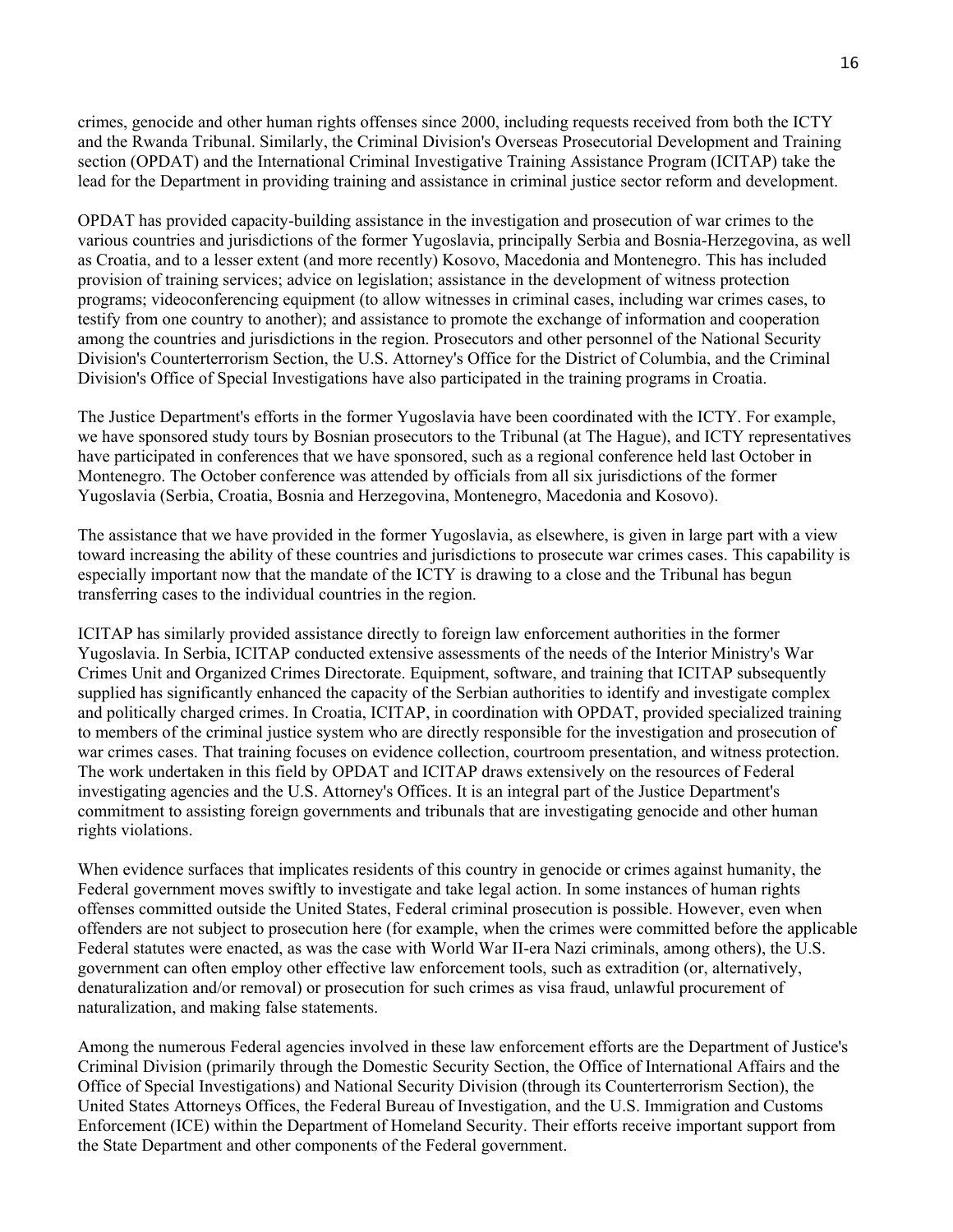At the Justice Department, we have made great efforts to facilitate the criminal prosecution abroad of the perpetrators of genocide and other human rights violators found in this country. For example, in March 2000, following the conclusion of hard- fought extradition litigation,4 the United States turned over Elizaphan Ntakirutimana to the International Criminal Tribunal for Rwanda (ICTR). He had been a pastor in Rwanda at the time of the 1994 genocide. Ntakirutimana was accused of devising and executing a lethal scheme in which Tutsi civilians were encouraged to seek refuge in a local religious complex, to which he then directed a mob of armed attackers. With his participation, the attackers thereupon slaughtered and injured those inside. The United States surrendered Ntakirutimana to the ICTR in response to a request made by the Tribunal pursuant to an Executive Agreement by which the U.S. agreed to transfer Rwandan suspects in its territory to the ICTR for trial.5 Indeed, this is the only case to date in which an international tribunal has made a formal request for extradition. In 2003, Ntakirutimana, a onetime Texas resident, was convicted by the Tribunal of aiding and abetting genocide and he was sentenced to ten years' imprisonment. A prosecutor from the Justice Department played a significant role in charging Ntakirutimana.

The United States has extradited other human rights violators to other countries to stand trial in their domestic courts. A recent extradition of an accused human rights violator in the bilateral context was the January 2006 extradition of Mitar Arambasi. . . to Croatia. Arambasi. . .had been convicted in absentia in Croatia and sentenced to twenty years' imprisonment for crimes against humanity and war crimes perpetrated against civilians during the break-up of the former Yugoslavia. The charges included the murder of two Croatian police officers in 1991 and the beheading of civilians with an axe. The Department of Justice vigorously and successfully pursued this extradition, which was contested by Arambasi. . . in litigation spanning three years. The Justice Department also accomplished the extradition of several accused participants in Nazi crimes between 1973 and 1993 (when the last such extradition request was received).

Extradition matters are coordinated in the Justice Department by the Criminal Division's Office of International Affairs, which also responds each year to thousands of requests and inquiries from foreign law enforcement authorities for assistance in their investigations and prosecutions. The Federal government works diligently to locate international fugitives and return them to the countries in which their alleged crimes were committed. Extradition, however, is contingent upon receipt of a request from a foreign government with which the United States has an extradition treaty for the surrender of a fugitive human rights violator found in this country who has committed an offense covered by the treaty. The United States has received relatively few requests for the extradition of human rights violators; indeed, there have been fewer than 20 since 2000.

Human rights violators in this country who have violated Federal criminal laws are prosecuted for those violations by the Department of Justice. Although the Title 18 genocide statute, which was enacted in 1988, is limited to cases in which genocide has either been committed in the United States or committed abroad by a U.S. national,6 the Justice Department makes use of other criminal and civil charges to ensure that the perpetrators of genocide or other egregious human rights violations do not find safe haven in the United States. The Criminal Division's Office of Special Investigations has compiled a 27-year record of identifying, investigating, and bringing civil denaturalization and removal actions against World War II-era participants in genocide and other Nazi crimes. OSI has successfully pursued more than one hundred of these criminals and it is widely considered to be the most successful law enforcement operation of its kind in the world. The program's most recent victory was recorded on January 3, when a U.S. immigration judge ordered the removal of Josias Kumpf of Racine, Wisconsin. By his own admission, during a mass killing operation in occupied Poland in 1943 Kumpf stood guard at a pit containing dead Jewish civilians and others he described as "halfway alive" and "still convuls [ing]," with orders to shoot to kill anyone who attempted to escape.

To date, some 60 Nazi criminals have been returned to countries of Europe that possess the criminal jurisdiction that the United States lacks in the World War II cases. OSI continues to work with prosecutors overseas to facilitate the criminal prosecution of Nazi criminals, including, of course, those perpetrators whom we succeed in removing from the United States. Those efforts have borne fruit in a number of important instances. For example, in Vilnius, Lithuania, in 2001, former OSI defendant Kazys Gimzauskas became the first person ever convicted on genocide charges in any of the successor states to the former Soviet Union. Year after year, in recognition of its commitment to, and success in, pursuing justice in the World War II Nazi genocide cases, the United States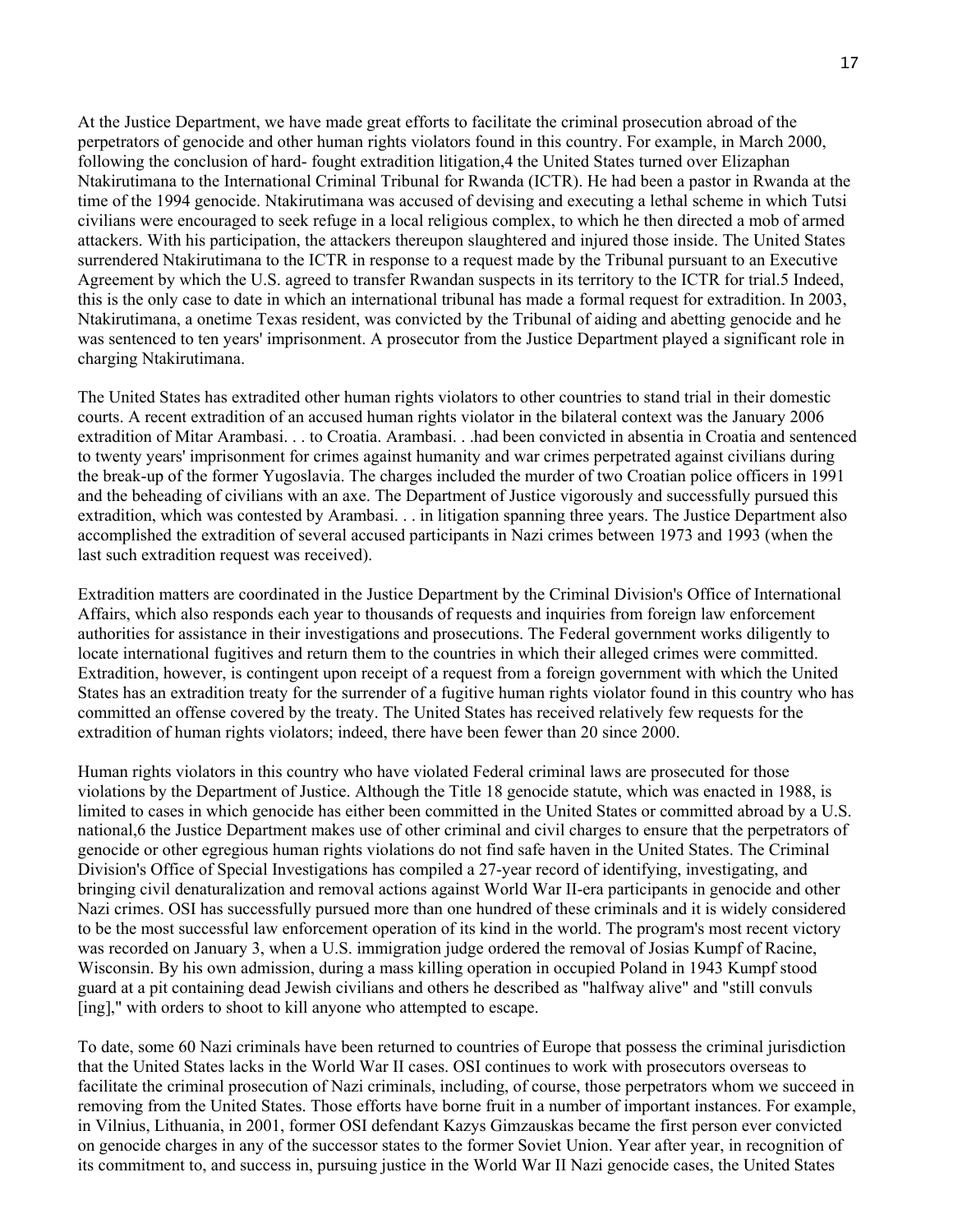government has been the only government in the world to receive the "A" rating of the Simon Wiesenthal Center, the Los Angeles-based organization named after the renowned Nazi-hunter.

In 2004, the Intelligence Reform and Terrorism Prevention Act expanded OSI's mission to include investigating and bringing civil denaturalization cases and criminal prosecutions for unlawful procurement of U.S. citizenship against post-World War II participants in genocide, extrajudicial killings and torture perpetrated under color of foreign law. With this law, OSI became only the newest component of a comprehensive Federal interagency effort to ensure that perpetrators of these terrible crimes find no sanctuary in this country. A leading role in this effort is played by the Department of Homeland Security, particularly ICE and its Human Rights Violators and Public Safety Unit and Human Rights Law Division, as well as Citizenship and Immigration Services. Other components of the Department of Justice that participate in this effort are the Criminal Division's Domestic Security Section and Office of International Affairs, the National Security Division's Counterterrorism Section, the FBI and the U.S. Attorneys Offices. In 2005, seeking to strengthen their collaborative work on these often very challenging cases, the aforementioned agencies, along with the Department of State and the Central Intelligence Agency, formed an ad hoc working group on human rights violator matters. The member agencies meet frequently to share information and to coordinate enforcement strategies.

This law enforcement partnership has achieved numerous significant successes by employing a variety of legal tools, including criminal prosecution for such Federal offenses as visa fraud, unlawful procurement of naturalization, and false statements, as well as seeking civil and administrative remedies like denaturalization and removal.

For example, in April 2005, ICE removed Enos Kagaba from this country to his native Rwanda on the basis of his participation in the genocide that ravaged his country in 1994. His removal was effected on the grounds of a provision of the Immigration and Nationality Act, added by Congress in 1990, that renders any alien who "engaged in conduct that is defined as genocide" by the International Convention on the Prevention and Punishment of Genocide removable from this country.7 In 2004, Jean-Marie Vianney Mudahinyuka was convicted in Chicago of lying on his U.S. immigration forms to gain entry to the U.S. as a refugee. He was sentenced to 51 months in prison for that offense and for assaulting Federal officers who arrested him. Upon his release from prison, Mudahinyuka will also be subject to removal. He is wanted in Rwanda for charges of genocide and crimes against humanity.

In September 2005, more than a dozen Bosnian Serbs who lied on immigration forms about their prior service in the Bosnian-Serb army were arrested by ICE in Phoenix and indicted by the U.S. Attorney's Office on immigration-related charges. Two of those who have since been removed by ICE to Bosnia were indicted this past December 13 by Bosnian authorities on charges of murder and other serious offenses. And in December, sixteen individuals in six states were charged with criminal violations in connection with their efforts to obtain refugee status in the United States by concealing their prior service in the Bosnian Serb military. One of the defendants is described in a Federal affidavit as having been a commander of a police unit that cooperated with other Bosnian Serb entities in the Srebrenica massacres. Two of those who have since been removed by ICE to Bosnia were indicted this past December 13 by Bosnian authorities on charges of murder and other serious offenses.8 All but one of the defendants face criminal charges that include immigration fraud and/or making false statements. The maximum sentence for making false statements is five years in prison, while the maximum sentence for immigration fraud is 10 years imprisonment. One defendant is a naturalized U.S. citizen, and he has been charged with unlawful procurement of citizenship and making false statements, offenses that carry maximum potential sentences of 10 and 5 years, respectively. The cases were investigated by ICE special agents with assistance from the Justice Department's Office of Special Investigations. They are being prosecuted by the U.S. Attorney's Offices for the Middle District of Florida; Eastern District of Wisconsin; Middle District of North Carolina; District of Colorado; Eastern District of Michigan; and Northern District of Ohio. (The Office of Special Investigations is also participating in the prosecution of the U.S. citizen defendant, in Tampa, Florida.)

The Kelbessa Negewo case is another example of Federal agencies working together to pursue justice in human rights violator cases. Negewo served as a local official under the repressive military regime that ruled Ethiopia from 1974 to 1991. He subsequently immigrated to the United States, settled in Georgia, and obtained U.S. citizenship. Three Ethiopian women later filed suit against him under the Alien Tort Claims Act in U.S. District